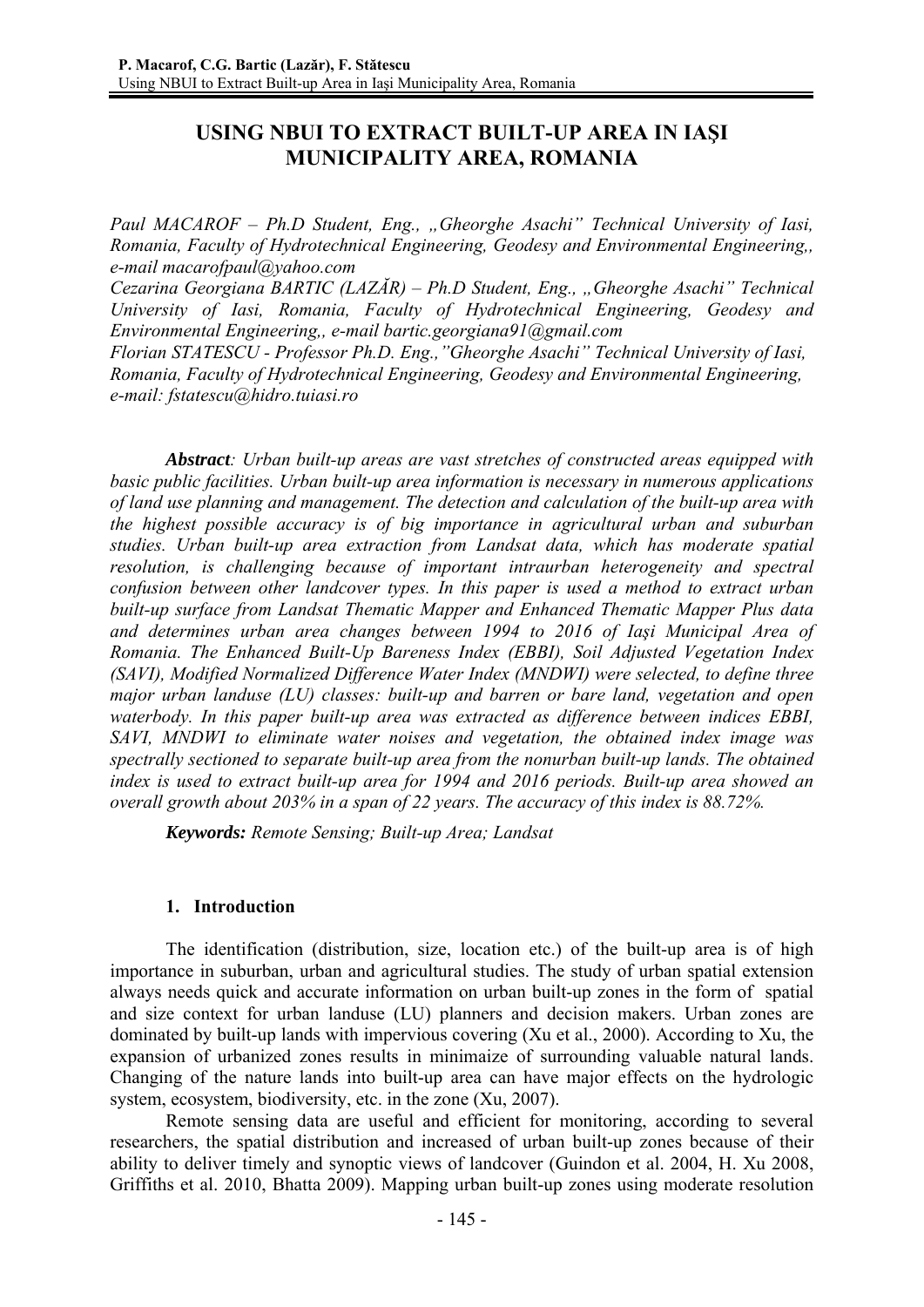remote sensing imagery like from Landsat TM and ETM+ images is complex because urban zones comprise of natural and man made features such as: bareland, vegetation, waterbody etc. These urban zones often display heterogeneous spectral particularities and important spectral confusion between landcover classes and as a result decrease mapping accuracy. To fix this spectral confusion, many techniques have been define for urban landcover mapping using remote sensing data. Some indices to map the built-up and other landcover classes in urban zones, like: Urban Index (UI) (Kawamura et al., 1996), Bare soil index (BI) (Rikimaru, Miyatake, 1997), Normalised Difference Bareness Index (NDBaI) (Zhao et. al., 2005), Indexbased Built-Up Index (IBI) (Xu, 2008) and Normalised Difference Built-Up Index (NDBI) (He, 2010) have been employed in numerous studies. Anyway, each has its own disadvantages and advantages.

In this study, is used New Built-Up Index (NBUI) (Sinha et al., 2016) to extract urban built-up area from Landsat imagery based on new image determined from 3 thematic indices, Enhanced Built-Up Bareness Index (EBBI) (A. As-syakur, 2012; Bouhennache et al., 2015), Soil Adjusted Vegetation Index (SAVI) (R. Huete, 1988; Ren et al.,, 2014), Modified Normalized Difference Water Index (MNDWI) (H. Xu, 2005, Zhang et al., 2015). The process is used to extraction of urban built-up area of Iasi Municipality from Landsat TM/ETM+ images for 1994 and 2016, and identification of changes in built-up zones between 1994-2016 periods.

## **2. Data and methods**

### 2.1. Study Area

Iași, the seat of Iași County, is the largest city in eastern Romania. Located in the historical region of Moldavia, municipality Iași has traditionally been one of the leading centres of Romanian academic, social, cultural and artistic life. The city is crossed by the Bahlui River, affluent of Jijia, which flows into the Prut River. The Moldavian capital is one of the "legendary city of the seven hills", like Rome. The name of the seven hills are Cetățuia, Galata, Copou, Bucium, Repedea, Breazu and Șorogari.

 The local climate is temperat-continental with minimal rainfall and with lImportant temperature differences between the seasons. Summer lasts between the end of the May to the half of September. Autumn, a season of transition, is short. In the second part of November there is usually frost. Winter, the temperatures dropping to  $-20$  °C (https://en.wikivoyage.org).

Study Area is geographically situated on latitude 47°12'N to 47°06'N and longitude 27°32'E to 27°40'E.



Fig. 1. Study Area (wikipedia, rotravel)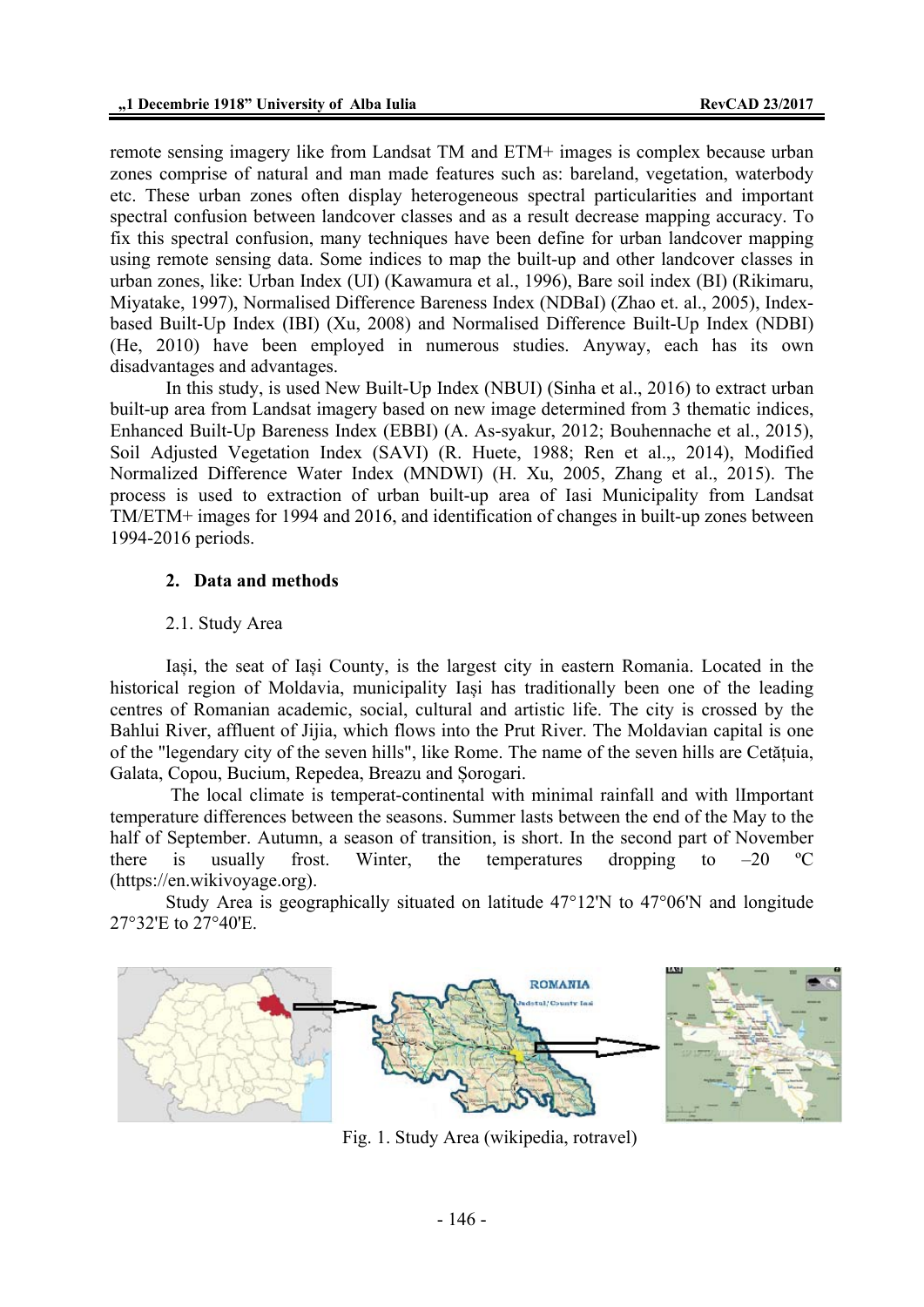## 2.2.Landsat data

The Landsat Thematic Mapper, a sensor carried on Landsats 4 or, and 5, have seven spectral bands of radiant energy from the earth of surface. The wavelength range for the Thematic Mapper sensor is from the visible (Vis) through the mid-infrared (MIR) and into the thermal-infrared (TIR) portion of the electromagnetic spectrum (https://lta.cr.usgs.gov/LTM).

The satellites operated from a sunsynchronous, near-polar orbit, imaging the same 185 km swath every sixteen days. The images are about of 170 by 185 km with a resolution of 30 meters for the 6 reflective bands and 120 meters for the TIR (thermal band). Band 7 and bands 1 through 5 are reflective radiation. The sixth band represent thermal radiation (https://lta.cr.usgs.gov/LTM).

| Band           | Resolution      | Wavelength µm | Description         |
|----------------|-----------------|---------------|---------------------|
|                | 30 <sub>m</sub> | $0.45 - 0.52$ | Blue                |
| $\overline{2}$ | 30 <sub>m</sub> | $0.53 - 0.61$ | Green               |
| 3              | 30 <sub>m</sub> | $0.63 - 0.69$ | Red                 |
| 4              | 30 <sub>m</sub> | 0.78-0.90     | Near Infrared       |
| 5              | 30 <sub>m</sub> | 1.55-1.75     | Short-wave Infrared |
| 6              | 60 <sub>m</sub> | 10.4-12.5     | Thermal Infrared    |
|                | 30 <sub>m</sub> | 2.09-2.35     | Short-wave Infrared |

Table 1.Spectral Bands/Wavelengths-Landsat Thematic Mapper (TM)

The Enhanced Thematic Mapper Plus instrument is a fixed "whisk-broom", eightband, multi-spectral scanning radiometer capable of providing medium resolution imaging information of the Earth of surface. It detects spectrally-filtered radiation in LNIR, SWIR, VWIR and panchromatic band (B8) from the sun-lit Earth in a 183 km wide swath when orbiting at an altitude of 705 km (landsat.gsfc.nasa.gov/the-enhanced-thematic-mapper-plus/).

The primary new features on Landsat 7 ETM are a panchromatic band with 15 metter spatial resolution, an on-board full aperture solar calibrator, 5 percents absolute radiometric calibration and the TIR channel with a 4 fold improvement in spatial resolution over TM (landsat.gsfc.nasa.gov/the-enhanced-thematic-mapper-plus/).

| Band | Resolution      | Wavelength µm | Description         |
|------|-----------------|---------------|---------------------|
|      | 30 <sub>m</sub> | $0.45 - 0.52$ | Blue                |
| 2    | 30 <sub>m</sub> | $0.53 - 0.61$ | Green               |
| 3    | 30 <sub>m</sub> | $0.63 - 0.69$ | Red                 |
|      | 30 <sub>m</sub> | 0.78-0.90     | Near Infrared       |
| 5    | 30 <sub>m</sub> | 1.55-1.75     | Short-wave Infrared |
| 6    | 60m             | 10.4-12.5     | Thermal Infrared    |
|      | 30 <sub>m</sub> | 2.09-2.35     | Short-wave Infrared |
|      | 15m             | $0.52 - 0.90$ | Panchromatic        |

Table 2.Spectral Bands/Wavelengths-Enhanced Thematic Mapper Plus (ETM+)

Landsat Thematic Mapper (TM) data of August 1994 and Enhanced Thematic Mapper plus (ETM+) data of August 2016 (path 182, row 27) – were acquired for built-up zone extraction and change detection for this research. All image processing tasks were implemented in ArcMap 10.1. The goal of image preprocessing is to make all of the remote sensing data similar so that imagies can be considered to be taken in same environmental conditions with the same sensors (Hall et al., 1991). To fill the gaps with Landsat 7 images, a specialized toolbox of ArcMap 10.1 was used.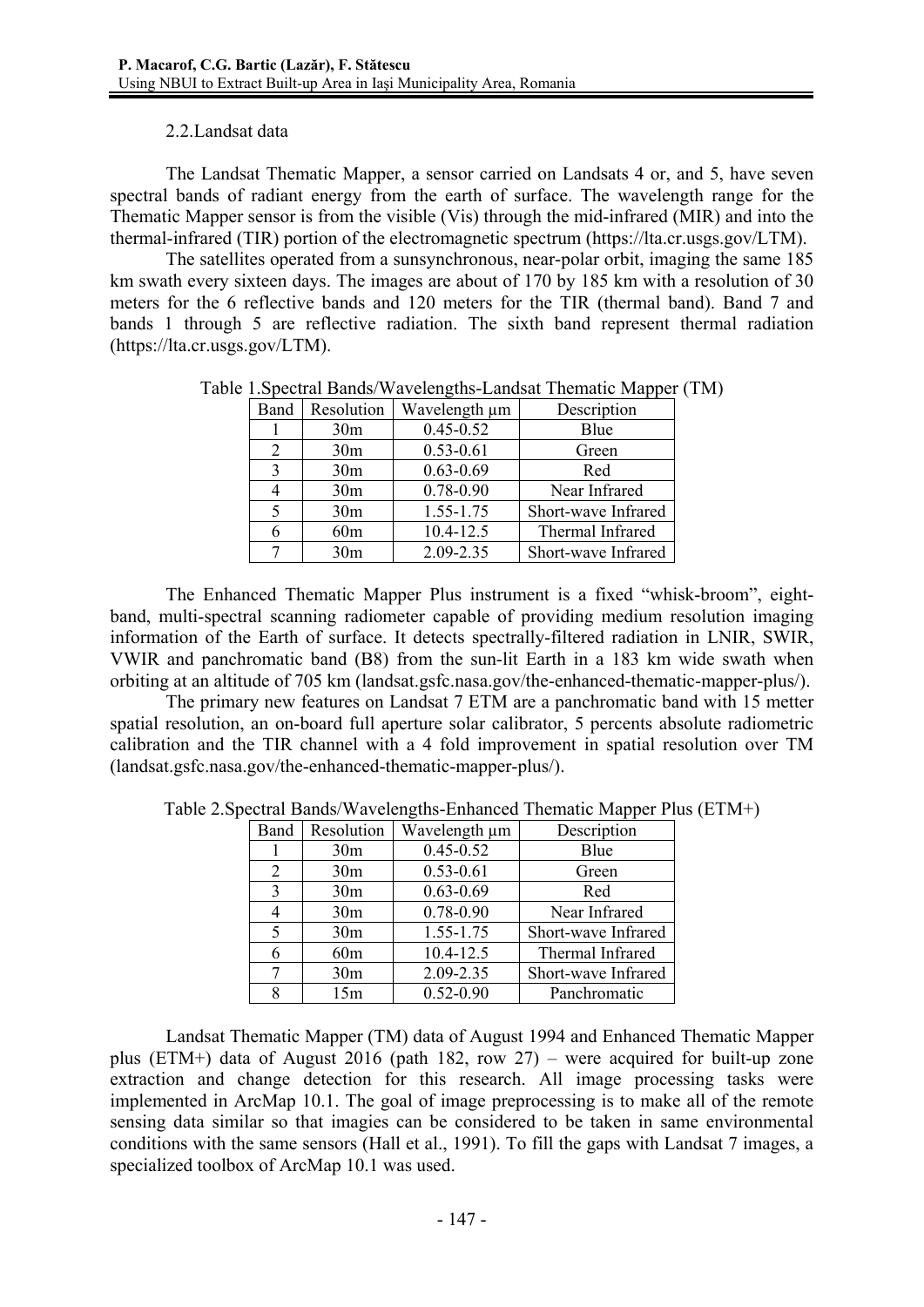| Nr. Crt. | Path | Row | Jate       | Landsat satelitte                    |  |  |
|----------|------|-----|------------|--------------------------------------|--|--|
|          |      |     | 1994-08-09 | Thematic Mapper (TM)                 |  |  |
|          |      |     | 2016-08-05 | Enhanced Thematic Mapper plus (ETM+) |  |  |

Table 3. Landsat data

#### 2.3. Data processing

The concept of NBUI was based on the understanding that the urban zone is a complex ecosystem composed of 4 main heterogeneous elements: green vegetation/bare soil, impervious surface area (ISA), exposed soil and waterbody (Sinha et al., 2016). Consequently, NBUI applies almost the whole wavelengths of Landsat data to exemplify these significant urban landuse classes and calculated as:

$$
\text{NBUI} = \frac{B_5 - B_4}{10x\sqrt{B_5 + B_4}} - \left(\frac{(B_4 - B_3)x(1 + l)}{B_4 + B_3 + 1} + \frac{B_2 - B_5}{B_2 + B_5}\right)
$$

where, l is:  $(l = 0)$  for low density vegetation and  $(l = 1)$  for high density vegetation (Sinha et al., 2016).

The first part of equation represent EBBI and uses NIR-0.83 μm, SWIR-1.65 μm and TIR-11.45 μm of Landsat data to highlight, according to Zha, the contrast reflection range and absorption in bare or built-up land zones (Zha, 2003; Chen., 2003). The second part of index, to highlight vegetation, uses Soil Adjusted Vegetation Index, by taking ratio of near-infrared to a red band to take advantage of high density vegetation reflectance in near-infrared and high pigment absorption of red light (R. Jensen, 2007). The SAVI, according to Ray, was found effective even in zone with vegetation cover as low as 15%, while the "classic" NDVI is effective in zone where vegetation cover is above 30% (W. Ray, 1994). The final part of expression of NBUI was used to map water, a important component in urban landuse, using a SWIR and green band. (Xu, 2005).

#### 2.4. Accuracy Assessment

The orthophotoplasms for the city of Iasi from 2015 were used to evaluate the accuracy of the extruded surfaces using NBUI. The total area of the built-up area extracted from the orthophotomaps was compared to the surface area built-up on the satellite imagery using NBUI. They also overlapped the images with the built-up surfaces obtained by applying NBUI to the built-up areas obtained from orthopoplanes. The accuracy of this index is 88.72%

#### **3. RESLUTS AND DISCUSSION**

The proposed method - New Built-Up Index (NBUI) was used to map built-up area for the years 1994 and 2016, which were then compared to define the built-up area extension between 1994–2016 periods. Figure 2 shows the expansion map of the built area that highlights the change between the two years The images show a dynamics of change over this 22-year period for land cover. Nevertheless, the results show a important groth in only two landuse classes: built-up area and sparse vegetation. In 22 years built-up area highlighted an overall groth of almost 203%.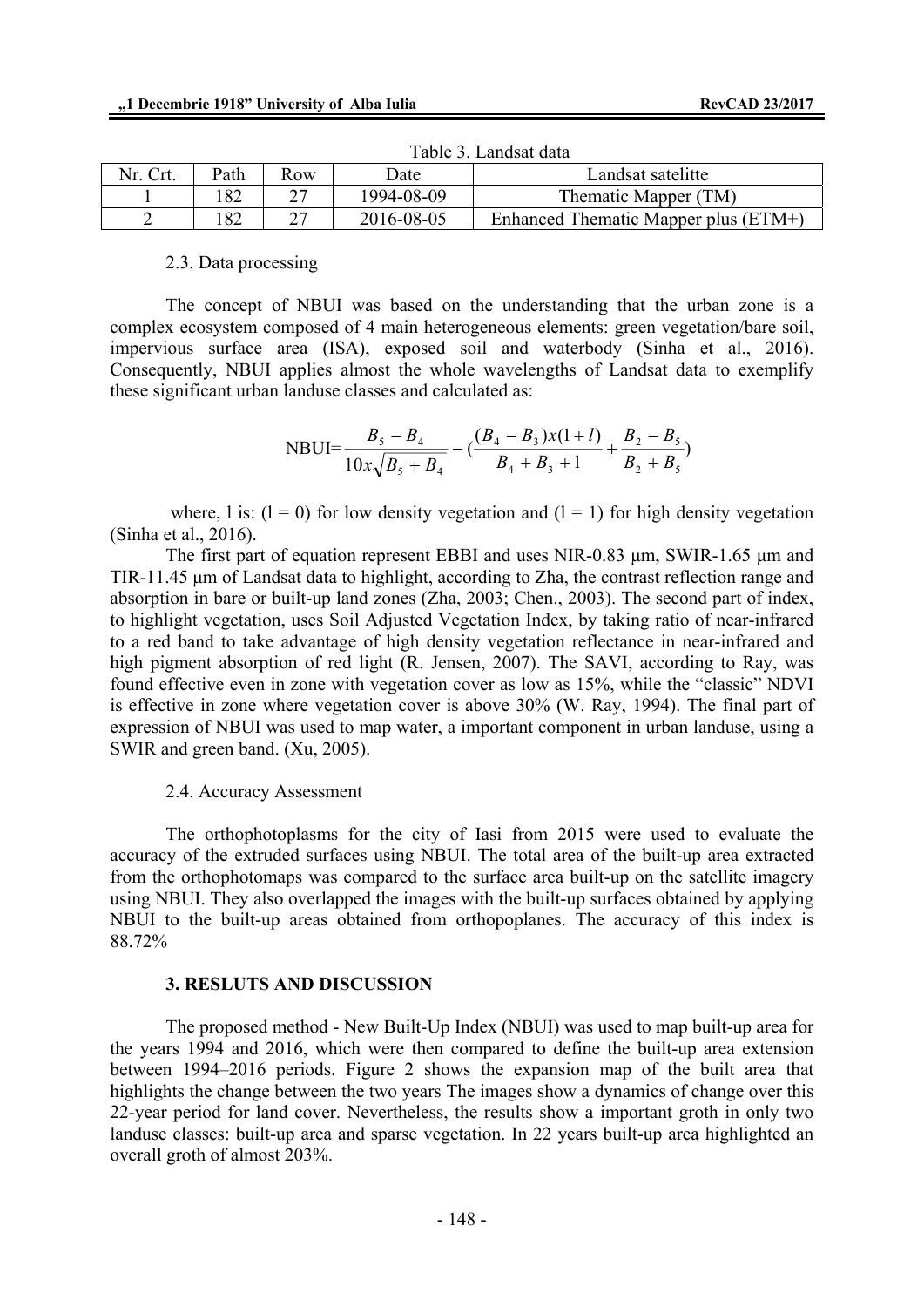

Fig. 2. Built-up area expasion

## **4. Conclusions**

Indices obtained from Remote sensing data for urban areas are usually used to discern different urban landuse features like: barren land, built-up, waterbody and vegetation. Nevertheless, exact extraction of these landuse characteristics is very difficult because of high mixing between classes, particularly in urban zones. In this paper NBUI was used to highlights built-up area. First of all highlighting built-up and barren land area was done by the instrumentality of information from near-infrared (NIR), shortwave-infrared (SWIR) and thermal infrared (TIR) data, and then to exclude the water noises and vegetation to map builtup area. NBUI was applied to map built-up area from Landat TM/ETM data from 1994 to 2016, in Iasi municipal area, Romania. The accuracy of this index is 88.72%. In a period of 22 years (1994-2016), the built-up area in Iasi municipality has increased almost by 203%, that showed important change of landuse occurring in the area.

# **References**

- 1. *As-Syakur A., Adnyana I., Arthana W., W. Nuarsa, EBBI for Mapping Built-Up and Bare Land in an Urban Area.* Rem. Sens.*,* 4*(10), pp 2957-2970, 2012 doi:10.3390/rs4102957*
- 2. *Bhatta B., Analysis of urban growth pattern using remote sensing and GIS: a case study of Kolkata, India. International Journal of Remote Sensing, 30, pp. 4733–4746, 2009, http://dx.doi.org/10.1080/01431160802651967*
- 3. *Bouhennache R., Bouden T., Taleb, Chaddad Ahmad*, *Extraction of urban land features from TM Landsat image using the land features index and Tasseled cap transformation.Source:http://www.inase.org/library/2015/barcelona/bypaper/ELECTR/E LECTR-22.pdf, 2015*
- 4. *Chen J., Gong P., He C., Pu R., Shi, P., LU/LC Change Detection Using Improved Change Vector Analysis. Photogrammetric Engineering and Remote Sensing, 69; pp 369- 379, 2003, DOI: 10.14358/PERS.69.4.369*
- 5. *Griffiths P., Hosterp P., et al., Mapping megacity growth with multi-sensor data. Remote Sensing of Environment, 114, pp. 426–439, 2010, https://doi.org/10.1016/j.rse.2009.09.012*
- 6. *Guindon B., Zhang Y., C. Dillabaugh, Landsat urban mapping based on a combined spectralspatial methodology. Remote Sensing of Environment, 92, pp. 218–232, 2004, https://doi.org/10.1016/j.rse.2004.06.015*